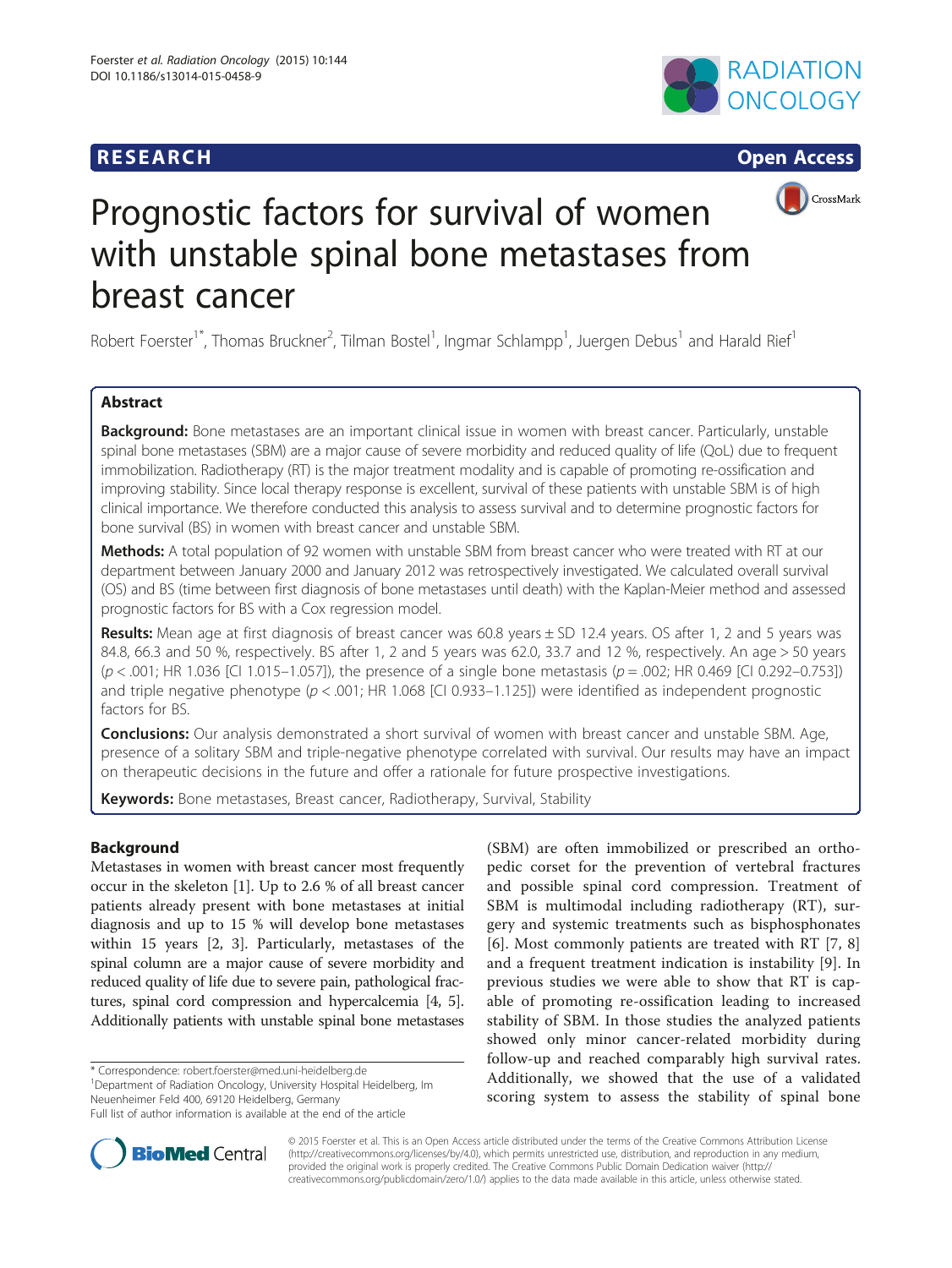metastases may prevent physicians from overdiagnosis of instability [[10](#page-3-0)–[12\]](#page-3-0). Since local therapy response is excellent, survival represents a major clinical interest in these patients with unstable SBM. Therefore, we conducted this analysis to assess survival and to determine prognostic factors for bone survival (BS) in women with unstable SBM from breast cancer.

# Methods

A total population of 92 patients with histologically diagnosed breast cancer and unstable SBM were treated with RT at the University Hospital Heidelberg between January 2000 and January 2012. All patients were included in this retrospective analysis. Inclusion criteria were an osteolytic phenotype, unstable vertebral body, location in the thoracic or lumbar spine and a minimum duration of follow-up treatment of six months. A total of 344 bone lesions in the thoracic and lumbar spine were identified in these patients. Bone metastases diagnoses were verified by computed tomography (CT). Many patients exhibited more than one treated lesion; only one lesion per vertebral body was included in the analysis. Bone metastases distal to the irradiated site were not included. The patients' data were taken from the Heidelberg NCT Cancer Registry and are summarized in Table 1. Performance status was expressed using the Karnofsky Performance Status score (KPS) [[13\]](#page-3-0). The specifications for an unstable vertebral body were tumor occupancy of more than 60 % of the vertebral body and pedicle destruction [\[14](#page-3-0)]. This study was approved by the Heidelberg Ethics Committee on 22 October 2012 (# S-513/2012).

BS was defined as the time from initial diagnosis of SBM until death from any cause. The time of site irradiation was not equal to the time of initial diagnosis of bone metastases. Overall survival (OS) was defined as time from initial diagnosis of breast cancer until death from any cause. We estimated patients' survival using the Kaplan-Meier method. Patients were censored on the basis of whether or not they were alive. Results were reported as the  $p$ -values of the log-rank tests. Multivariate analysis was performed to detect factors independently associated with BS using a Cox proportional hazards model. This regression analysis was performed by including the factors age (>50 years), Karnofsky Performance Status score (≤70 %), chemotherapy (ChT) prior to RT (no ChT), number of metastases (solitary metastasis), local response (response after 3 or 6 months), concomitant bisphosphonates (no bisphosphonates), orthopedic corset (no corset) and pathological fractures (no fracture). The results were reported as p-values, hazard ratios and 95 % confidence intervals (CI). For all analyses, a p-value of 0.05 or less was considered statistically significant. All statistical analyses were done

### Table 1 Patients' characteristics

|                                               |                    | Number            | Percent |
|-----------------------------------------------|--------------------|-------------------|---------|
| Age (mean, SD)                                |                    | 60.8 $(\pm 12.4)$ |         |
| <b>KPS</b>                                    | ≤70                | 35                | 38.0    |
|                                               | >70                | 57                | 62.0    |
| Localization                                  | thoracic           | 67                | 72.8    |
|                                               | lumbar             | 25                | 27.2    |
| Chemotherapy before RT                        | yes                | 53                | 57.6    |
|                                               | no                 | 39                | 42.4    |
| Radiological response at 3 months<br>after RT | yes                | 29                | 31.5    |
|                                               | no                 | 63                | 68.5    |
| Radiological response at 6 months<br>after RT | yes                | 42                | 45.7    |
|                                               | no                 | 50                | 54.3    |
| Bisphosphonates                               | yes                | 85                | 92.4    |
|                                               | no                 | 7                 | 7.6     |
| Distant metastases                            | brain              | 6                 | 6.5     |
|                                               | lung               | 13                | 14.1    |
|                                               | liver              | 19                | 20.6    |
|                                               | skin               | $\overline{2}$    | 2.2     |
| Number of metastases                          | solitary           | 33                | 35.9    |
|                                               | multiple           | 59                | 64.1    |
| Orthopedic corset                             | yes                | 33                | 35.9    |
|                                               | no                 | 59                | 64.1    |
| Pathological fracture before RT               | yes                | 6                 | 6.5     |
|                                               | no                 | 86                | 93.5    |
| Molecular phenotype                           | luminal A          | 55                | 59.8    |
|                                               | luminal B          | 8                 | 8.7     |
|                                               | HFR <sub>2</sub>   | 9                 | 9.8     |
|                                               | triple<br>negative | 20                | 21.7    |

using the SAS software version 9.3 (SAS Institute, Cary, NC, USA).

RT was carried out at the clinic of our department. After CT-assisted three-dimensional-simulation, RT was performed with 2-3 dorsal photon beams in the 6-MV energy range. The planning target volume (PTV) covered the specific vertebral body affected, as well as those immediately above and below it. The median individual dose in all patients was 3 Gy; the median total dose 30 Gy. The respective fraction and total doses were planned separately for each individual patient, depending on tumor histology, the patient's general state of health, the current staging and respective prognosis.

### Results

Mean age at first diagnosis of breast cancer was 60.8 years ± SD 12.4 years. OS rates after 1, 2 and 5 years were 84.8,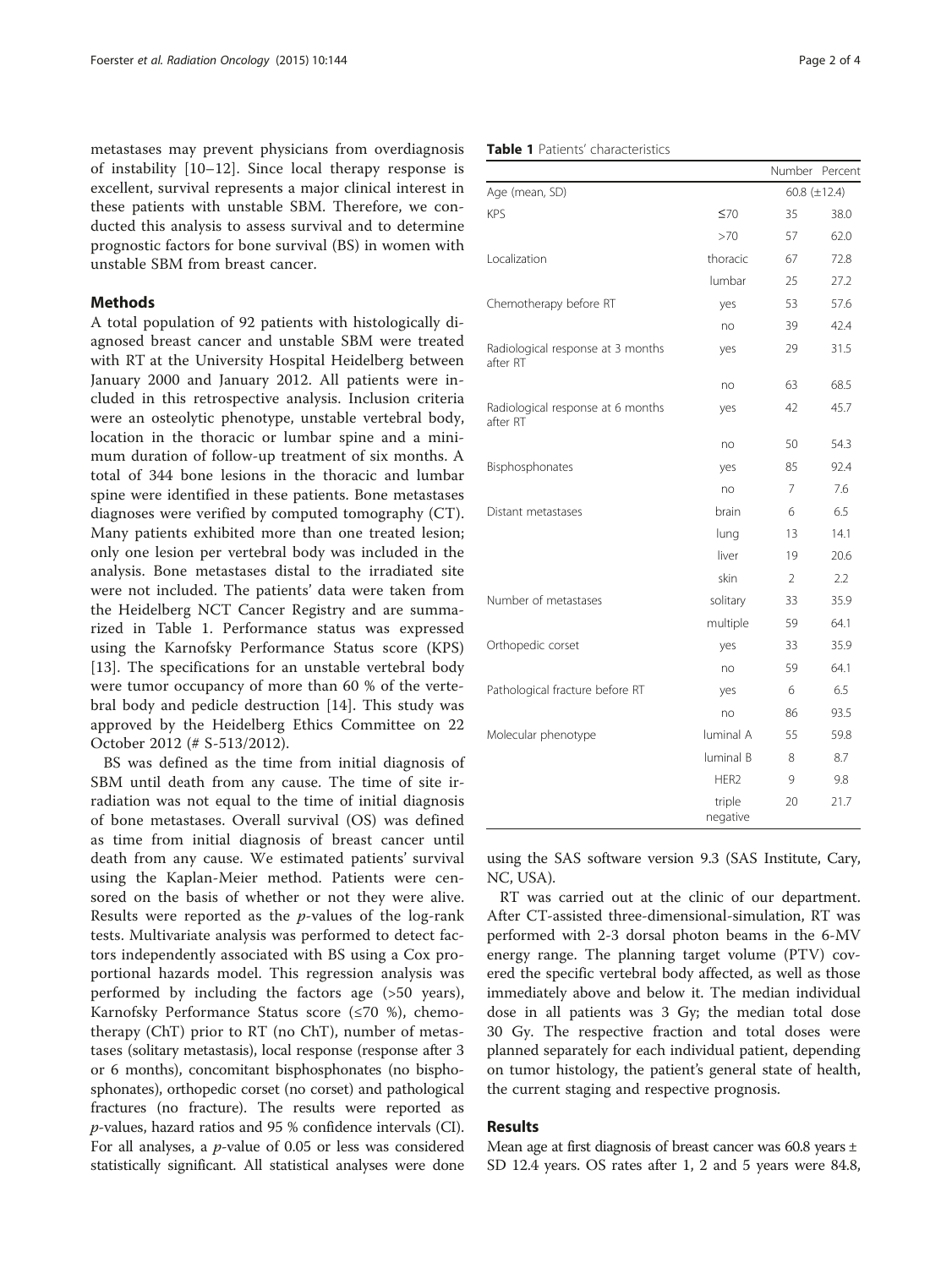66.3 and 50.0 % respectively (Fig. 1). BS was 62.0 % after 1 year, 33.7 % after 2 years and 12.0 % after 5 years respectively (Fig. 2). Among the investigated possible prognostic factors only an age > 50 years ( $p < .001$ ; HR 1.036 [CI 1.015–1.057]), the presence of a single bone metastasis  $(p = .002;$  HR 0.469 [CI 0.292–0.753]) and triple negative phenotype ( $p < .001$ ; HR 1.068 [CI 0.933-1.125]) affected BS statistically significantly (Table 2). KPS, ChT prior to RT, local response, concomitant bisphosphonates, orthopedic corset and pathological fractures prior to RT did not statistically significantly influence BS (Table 2).

## **Discussion**

Breast cancer patients suffering from bone metastases of the spine represent a large patient group at most RT facilities. An important indication for RT treatment in these patients is instability, which is often associated with increased pain, profoundly reduced activity in daily life (ADL) and consequently severely impaired QoL. Unstable SBM may therefore be associated with shortened survival. We found OS and BS to be substantially shorter in our analysis with only 50 and 12 %, respectively, alive after 5 years compared to our previous study on osteolytic SBM in women with breast cancer [[12\]](#page-3-0). Further studies have reported even worse survival rates in women with bone metastases [[15\]](#page-3-0), but this may be explained by a selection bias of only including patients with a follow-up of at least 6 months in our study. In an earlier small prospective study we already reported even lower survival rates in a population of patients with unstable metastases from various solid tumors [\[16](#page-3-0)]. In another study on patients with metastatic lung cancer we did not find any difference in survival between patients with stable and unstable SBM [\[17](#page-3-0)]. We believe that this was due to the extremely short survival time of those patients with metastatic lung cancer. Women with metastatic breast cancer have a more favorable prognosis than those with other solid



 $1.0$  $\overline{+$  Censored  $0.8$ Survival probability  $0.6$  $0.4$  $0.2$  $0.<sub>C</sub>$  $15$  $20$  $25$ Time [years] Fig. 2 Bone survival

tumors, e.g. lung cancer, and instability, possibly due to its associated morbidity, seems to be a relevant factor for long-term survival.

We found an age of more than 50 years, the presence of multiple SBM and triple negative phenotype to be associated with a worse prognosis after first diagnosis of bone metastases. In a recent study Bollen et al. [\[18](#page-3-0)] reported a median survival time of 22.5 months (95 % CI 18.0–26.9) for the receptor positive category and 6.7 months (95 % CI 2.4–10.9) for the triple negative category ( $p < 0.001$ ). Therefore, patients with bone metastases from triple negative breast cancer have a significantly worse prognosis than those with a receptor positive phenotype.

According to the literature, another important prognostic factor for survival is the existence of additional extra-skeletal metastases [\[19](#page-3-0)]. In our analysis we were only able to demonstrate the prognostic relevance of age, the presence of a solitary metastasis and triplenegative phenotype. We believe this to be due to the

Table 2 Cox regression model of prognostic factors for bone survival

|                       | HR.   | 95 % CI         | <i>p</i> -value |
|-----------------------|-------|-----------------|-----------------|
| Age                   | 1.036 | 1.015-1.057     | < 0.001         |
| <b>KPS</b>            | 1.000 | $0.981 - 1.019$ | 0.997           |
| Chemotherapy          | 1.452 | $0.926 - 2.277$ | 0.104           |
| Number of metastases  | 0.469 | $0.292 - 0.753$ | 0.002           |
| Local response        | 1.071 | $0.661 - 1.736$ | 0.779           |
| Bisphosphonates       | 1.109 | $0.477 - 2.577$ | 0.810           |
| Orthopedic corset     | 0.821 | $0.500 - 1.350$ | 0.437           |
| Pathological fracture | 1.533 | $0.614 - 3.827$ | 0.360           |
| Luminal A             | 1.538 | $0.998 - 2.167$ | 0.945           |
| Luminal B             | 1.152 | $0.876 - 1.825$ | 0.745           |
| HER <sub>2</sub>      | 1.472 | $0.977 - 1.957$ | 0.628           |
| Triple negative       | 1.068 | $0.933 - 1.125$ | < 0.001         |